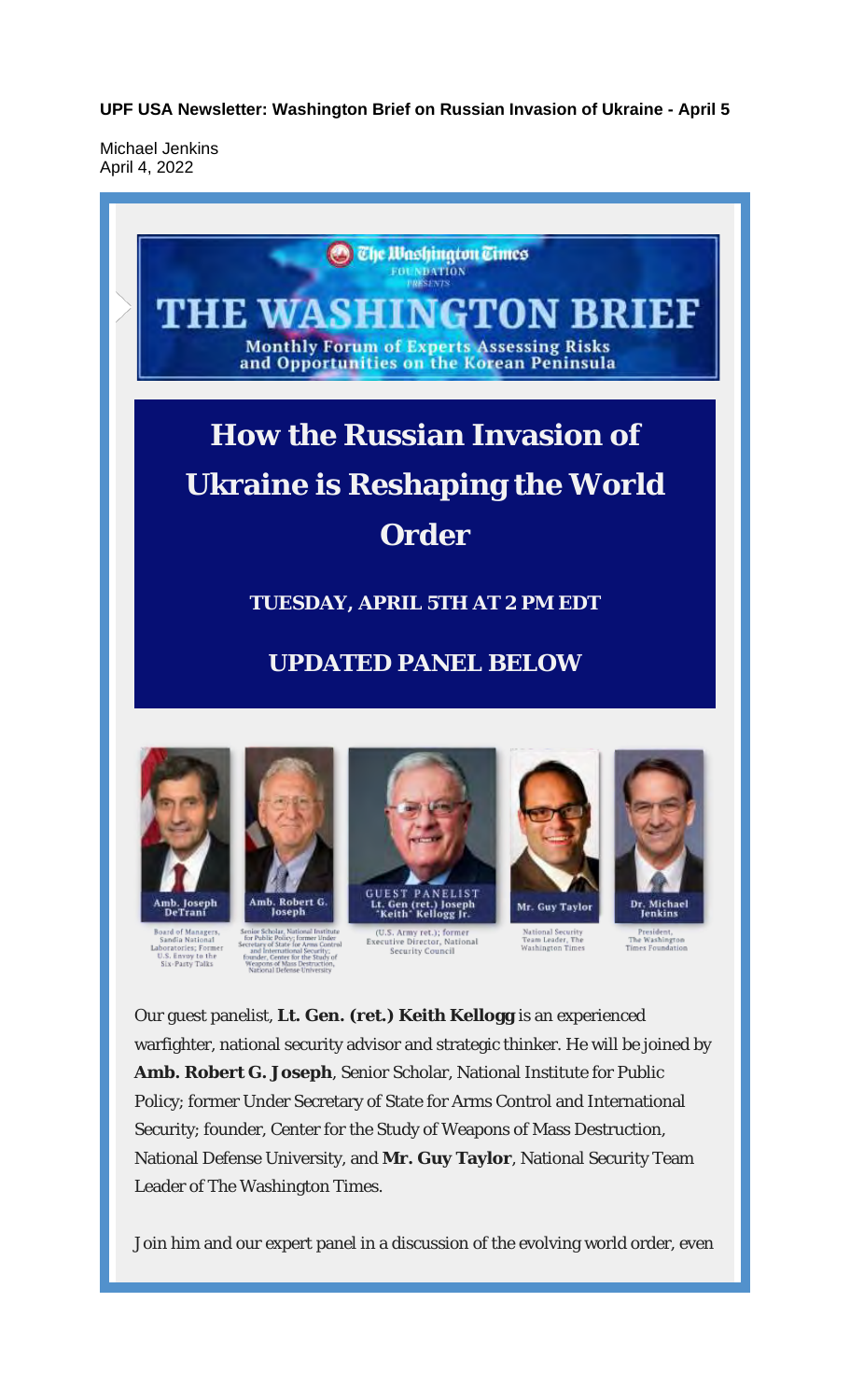as it unfolds before us.

#### *If you missed it, here's what our upcoming Washington Brief is about:*

In a world of interlocking economies, alliances and unintended consequences, nothing is isolated and unaffected by the catastrophic events happening in Ukraine. As Russia grows desperate for a victory, there is talk of Moscow's use of chemical weapons, even tactical nukes. China, despite abstaining in the UN vote, is seen to support the Russian invasion, while also contemplating Taiwan. Economic sanctions by the democratic world and the global social media put Russia into pariah status. Meanwhile, basic energy and food security for many countries is in danger.

This forum will be held tomorrow on **Tuesday, April 5, 2022 at 2 PM EDT**, livestreamed on **washingtonbrief,org.** Register at: washingtonbrief,org/register

### **Click Here to Register**

**Register ahead of time and watch the live show on Tuesday at 2 PM EDT.**

**April 2022**

**5**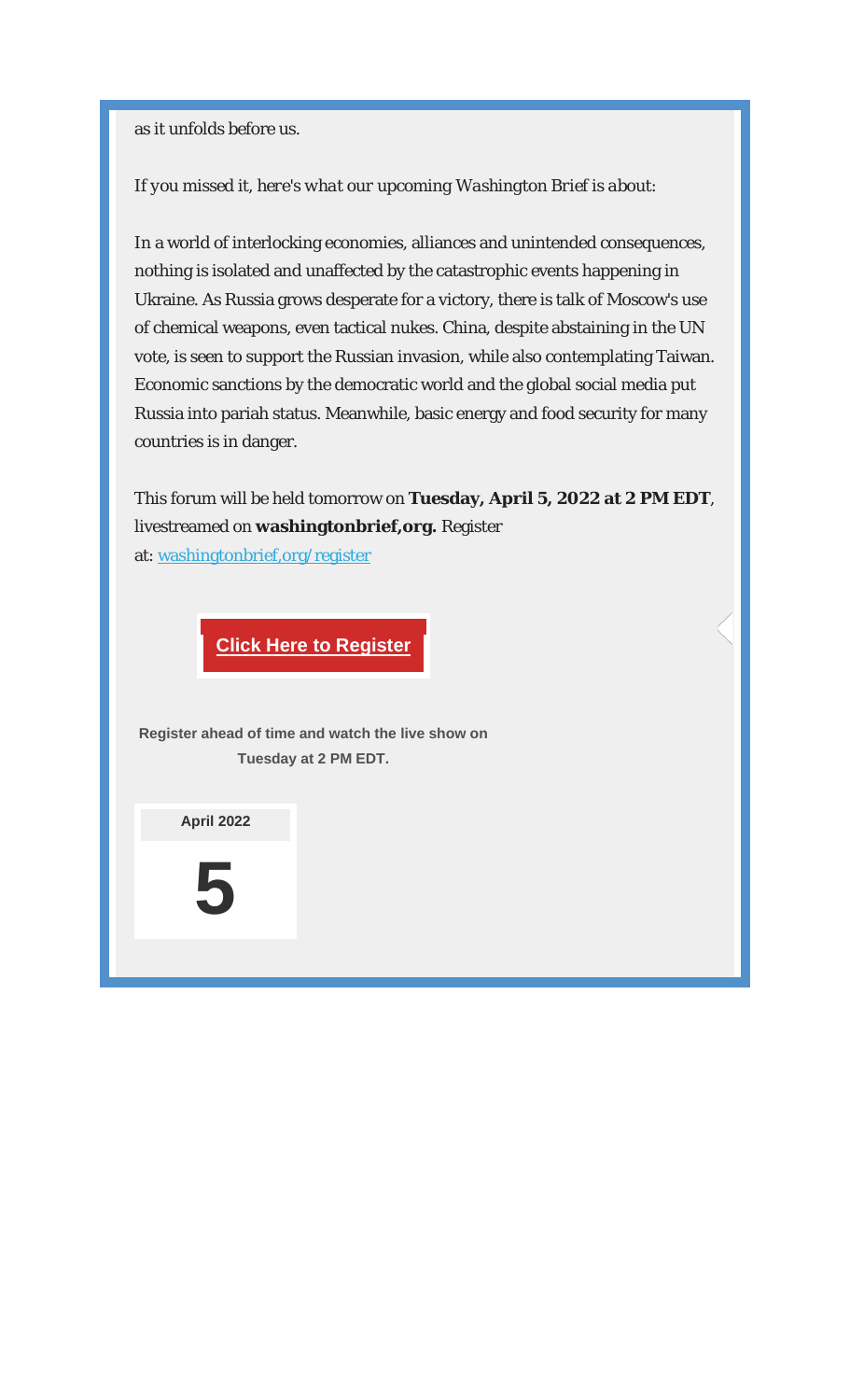